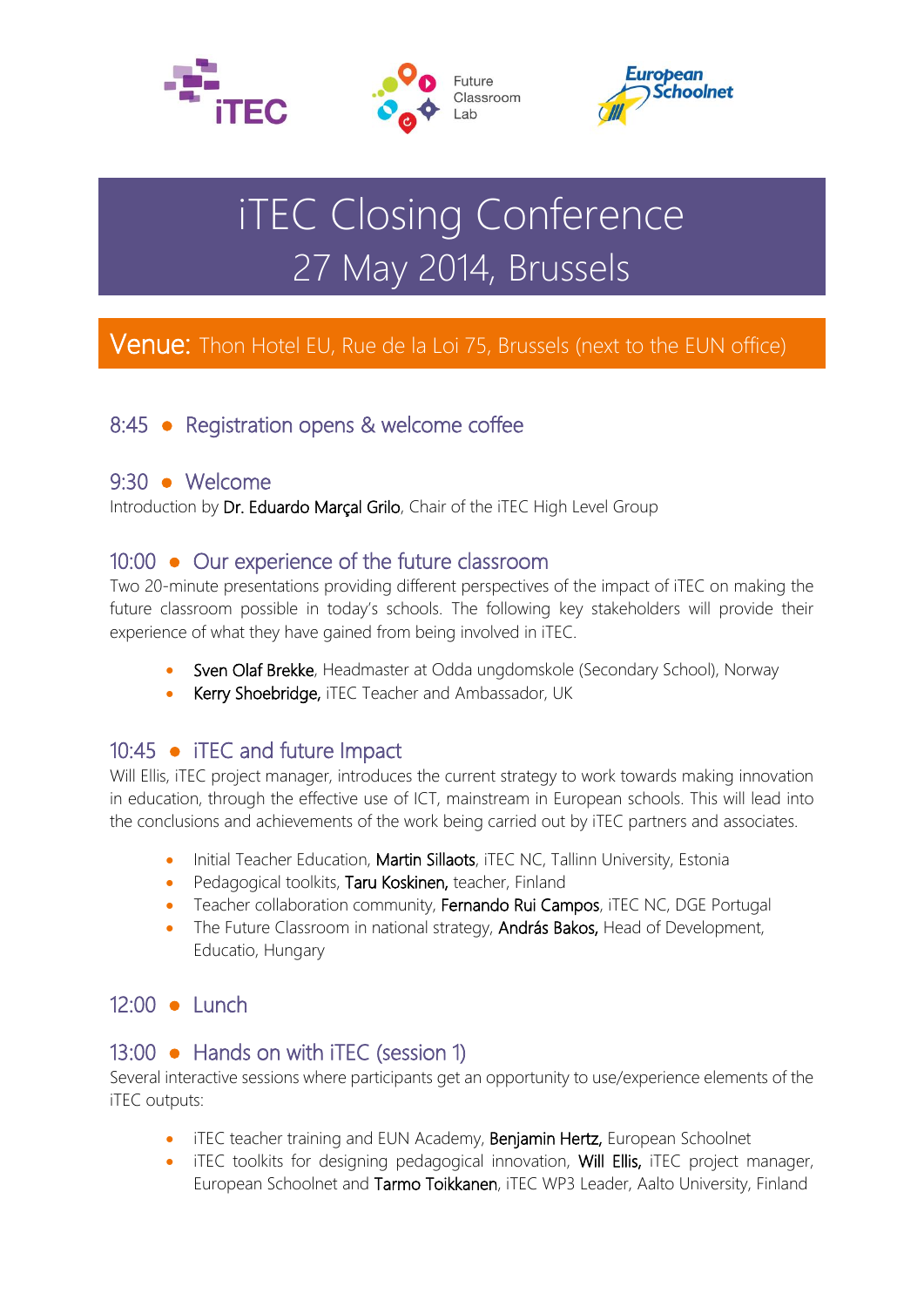- An iTEC Future classroom experience advanced pedagogical approaches using innovative technologies. Hermann Morgenbesser, iTEC teacher, Austria and Sergio G. Cabezas, lecturer of educational technology, CSEU La Salle and Universidad Autonoma de Madrid, Spain
- iTEC technologies for collaborative learning design, by Mark Robinson, Ainhoa Marcos, Victor Alvarez, Dai Griffiths, Roberto Perez Rodriquez, Daniela Nösterer, Douglas Armendone – *at the Future Classroom Lab, Rue de Trèves 61, 3rd floor (next to Thon Hotel)*

#### 13:50 ● Coffee break

#### 14:20 • Hands on with iTEC (session 2)

A repeat of the 13.00 session giving participants the opportunity to participate in two interactive sessions.

#### 15:10  $\bullet$  In conclusion – a vision of the future classroom

Working with the ICT Supplier Community, introduced by Jim Ayre, European Schoolnet, followed by 3 distinct visions of the Future Classroom from the perspective of leading ICT suppliers and a representative of the Spanish Ministry of Education.

- Warren Barkley, Chief Technology Officer for SMART Technologies
- Jim Wynn, Education Strategy Group leader, Promethean
- Ana Román Riechmann, Director of INTEF, Spanish Ministry of Education

#### 17:00 ● Close



 $\overline{a}$ 

#iTEC\_EU http://itec.eun.org

iTEC is coordinated by European Schoolnet and co-funded by the European Commission's 7th Framework Programme. The conference reflects the views only of the author, and the Commission cannot be held responsible for any use which may be made of the information contained therein.

Co-funded by the 7th Framework Programme of the European Union

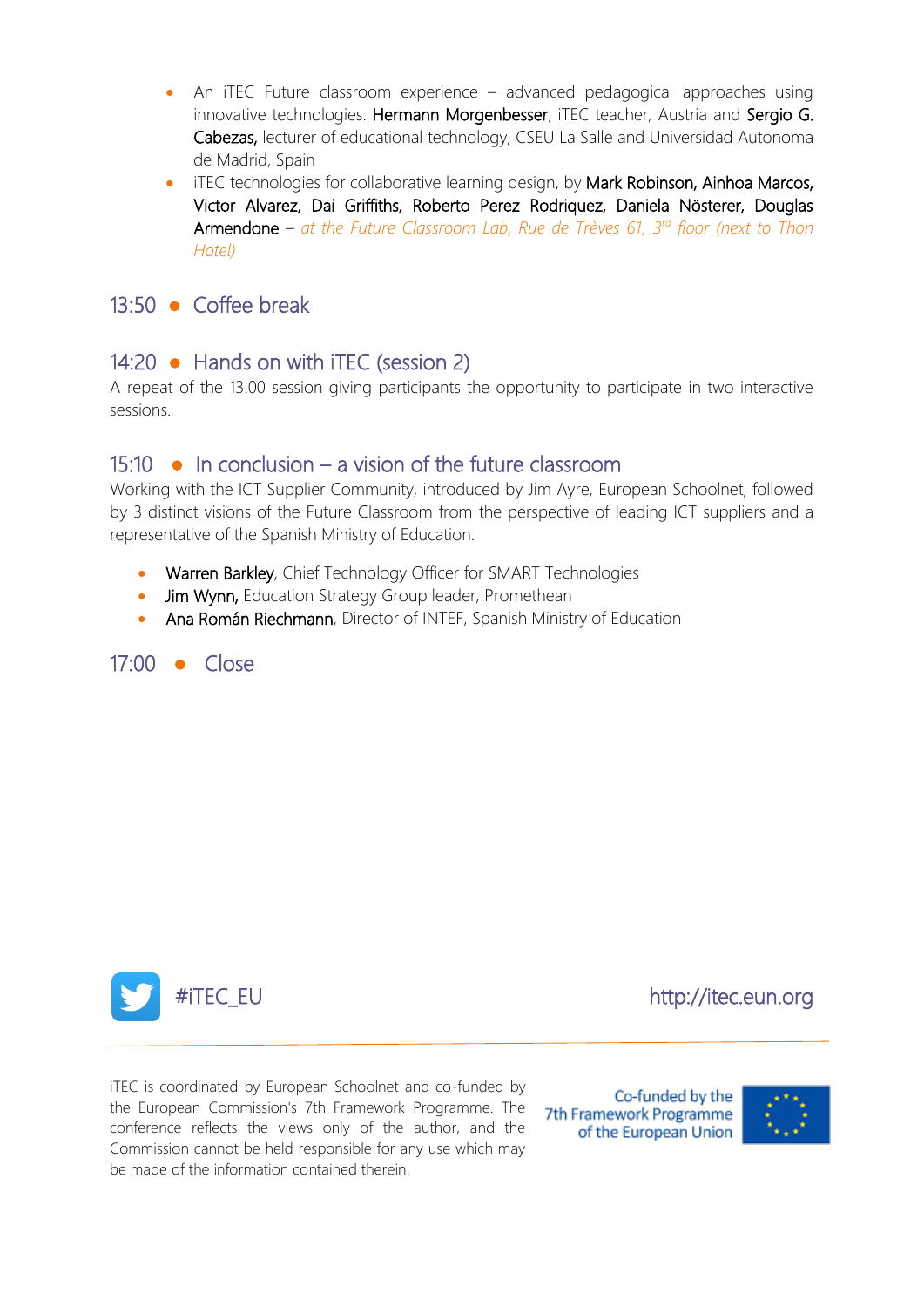# Conference speakers

## Jim Ayre

Jim Ayre is a Senior Adviser with European Schoolnet, and has a background in educational technology, information provision, and multimedia. He has worked on a number of large-scale development projects and research studies particularly relating to the use of technology in Education and Training. While at the Council for Educational Technology (1979-1988) and National Interactive Video Centre (1988-90), he was involved in pioneering work related to the use of ICT and multimedia in

education in the UK. Jim Ayre has also supplied consultancy, research and evaluation services to the European Commission since 1994. He has evaluated project proposals and been an expert reviewer of over 20 large-scale R&D projects. He is particularly responsible in assisting EUN with business and project development activities, and is helping EUN to coordinate the iTEC, CPDLab and Living Schools Lab projects as well as the Future Classroom Lab initiative.

# Warren Barkley

Mr. Barkley brings over 17 years of technology experience and leadership. Prior to his current role as Chief Technology Officer of SMART Technologies, he served as General Manager in the Microsoft Lync/Skype division. Barkley held several key positions in Microsoft over his tenure and was instrumental in the development of Microsoft Lync as the communication and collaboration software of choice for Fortune 500 companies.

At Microsoft he played a central role in establishing WiFi as a worldwide standard, and building world-class real time communications technologies

used by hundreds of millions of users every day. Barkley holds over 35 worldwide patents in networking, wireless and communications.

## Sven Olaf Brekke

Sven Olaf Brekke is the head teacher at Odda ungdomsskole in the municipality of Odda in the western part of Norway. The school has 250 pupils between 13 and 16 years old. When national ICT centre, NCIE, introduced the ITEC project, he was intrigued by the idea that the project and the use of technology should be engaging for the pupils and at the same time be simple enough to enable other teachers to use the experiences learnt in the projects, in their own classrooms. The school's first iTEC activity was about geometry in the school

yard. The use of iPhones with GPS-app and digital maps truly inspired and engaged our pupils, and the teachers learnt quite a few things about their own iPhones as well. Our second iTEC activity is ongoing and in this one the students produce short films explaining some traditional Norwegian recipes.









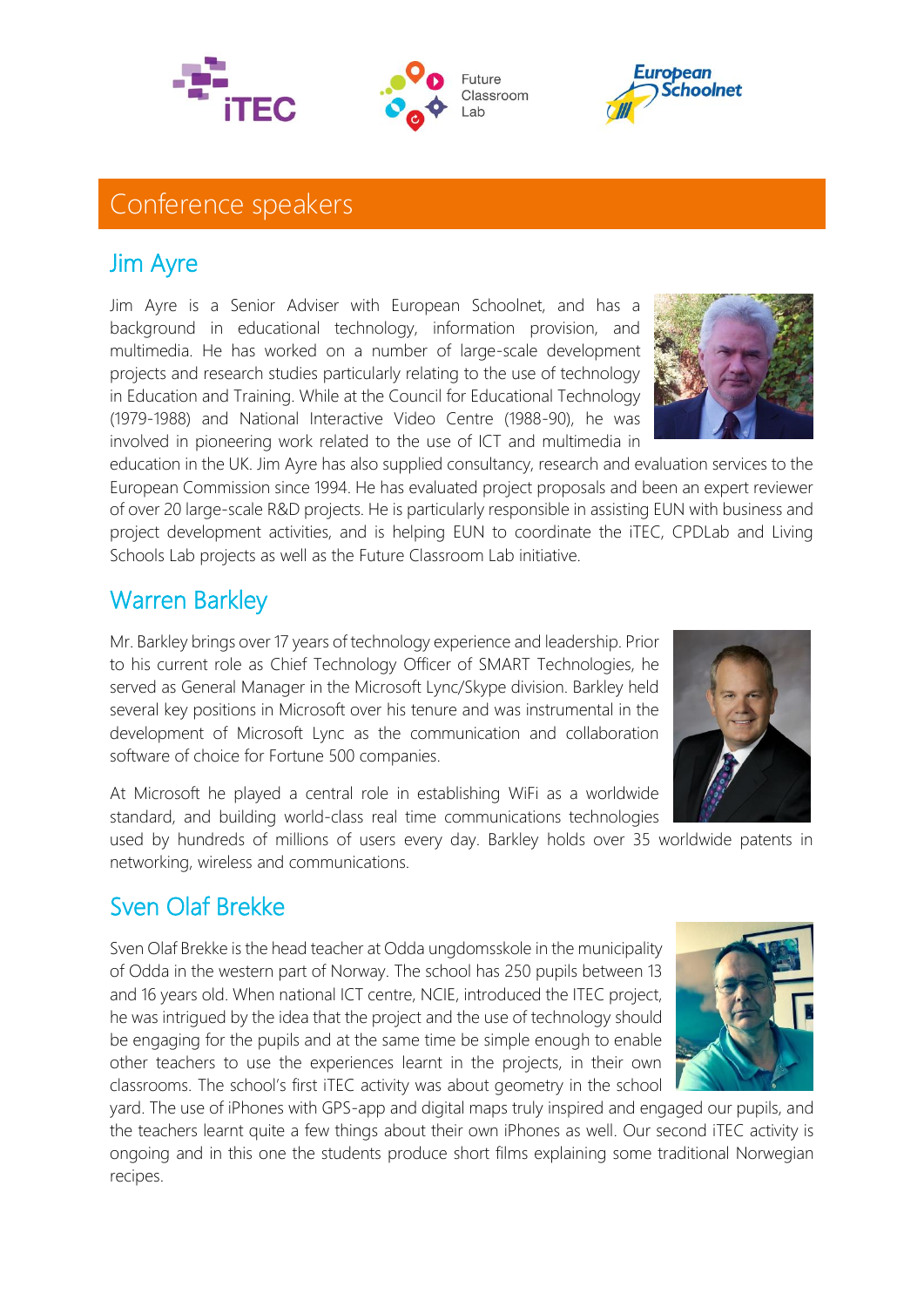## Will Ellis

Will Ellis is currently working with European Schoolnet leading the European Commission-funded iTEC Project, a four year project that examines the potential classroom of the future. With 27 project partners, including 14 Ministries of Education, iTEC will provide a model for the effective deployment and use of technology in the classroom that can become embedded in all Europe's schools

Will previously held the post of Senior Manager within Becta, the UK

Government Agency responsible for educational technology strategy. Will oversaw national strategy for learning tools and resources including the Learning Platform Services procurement framework, delivered to support schools purchase VLEs. Will also held responsibility for the annual BETT Awards which celebrate innovation and quality in learning technologies and led a programme of work on content technical standards including the development of interoperability specifications for interactive whiteboard content, VLEs and resource discovery.

Will started as a science teacher and progressed to the post of Project Manager in the high profile UK Education Ministry ICT Test Bed Project. The project explored and tested new and developing strategies in the use of ICT in education and arguably spearheaded further UK government funded work within England to improve schools use of technology.

## Sergio García Cabezas

Sergio is a lecturer of educational technology at the CSEU La Salle and the Universidad Autonoma de Madrid for future teachers of elementary and primary education. He has been a SMART Exemplary Educator since 2011. He is finishing his PhD on the influence of interactive boards in teacher training. He is experienced in several topics such as augmented reality, interactive whiteboards, digital education and digital divide.

# Eduardo Marçal Grilo

Eduardo Marçal Grilo is member of the Board of Trustees of the Calouste Gulbenkian Foundation, a Portuguese private institution that develops and supports projects and initiatives in the fields of Education, Science, Health and Human Development and Fine Arts.

He has written and co-authored several papers concerning materials engineering, education and aid for development. He is also member of several institutions such as the International Commission of the Council for Higher Education Accreditation in the US, Senior Advisor to the Rector of United Nations University President to iTEC High Level Group and member of the Empower European Universities.



From 1980 to 1991, Dr. Grilo was consultant for the World Bank in the area of Education; between 1995 and 1999 Dr. Grilo was the Minister of Education of Portugal and from 2004 to 2010 he was a member of the Board of the United Nations University.

During his career Dr. Grilo was also the Director-General for Higher Education and President of the National Council for Education, in Portugal. Dr. Grilo holds a Master's Degree from the Imperial

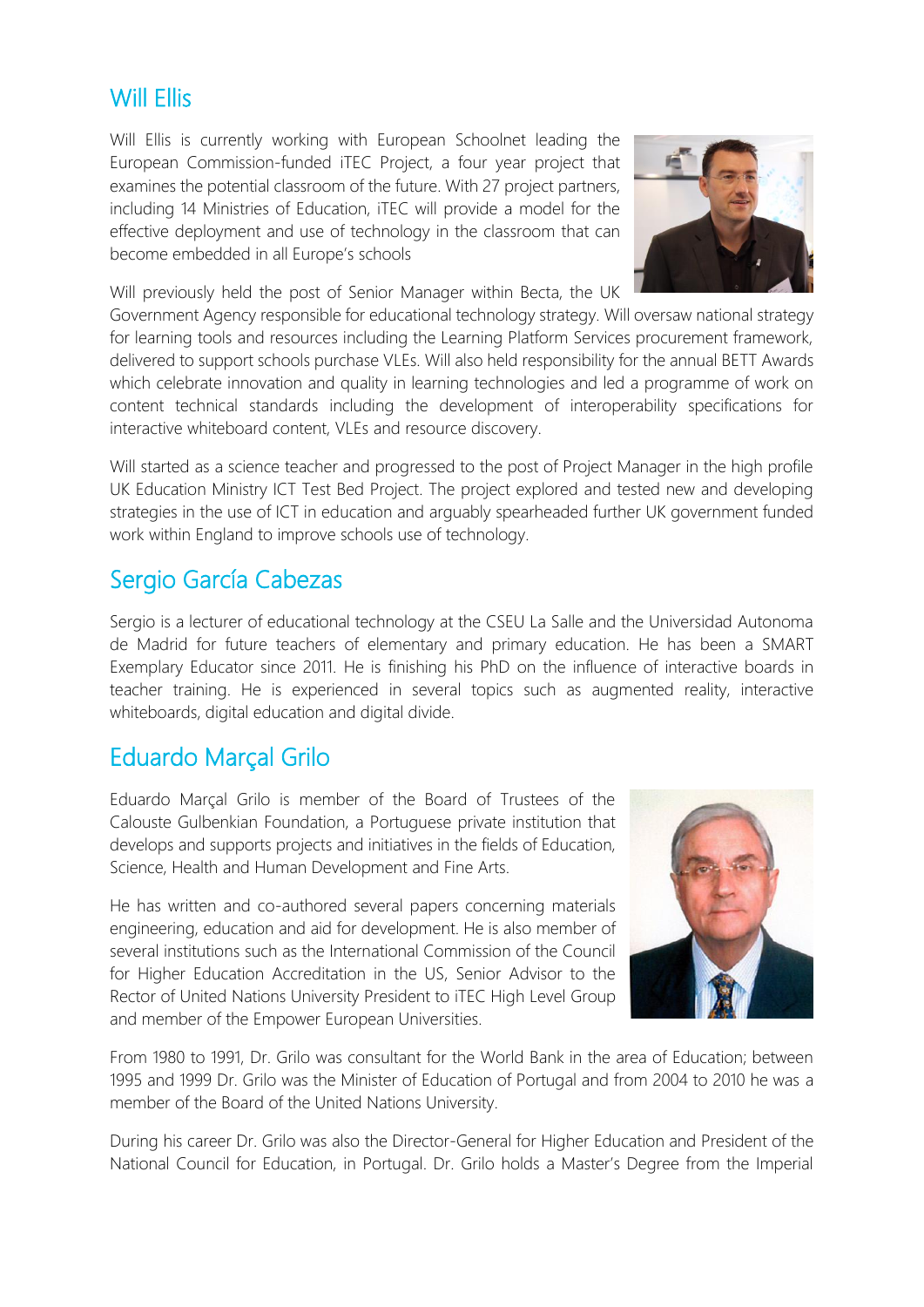College of Science and Technology - University of London and a PhD. from the I.S T- Technical University of Lisbon.

## Benjamin Hertz

Benjamin Hertz is the coordinator of the Future Classroom Lab in Brussels, where he works with policy makers, educational professionals and ICT vendors to develop and showcase innovate teaching & learning scenarios. Benjamin also manages the European Schoolnet Academy project, an online platform for professional development of teachers from across Europe. Before joining European Schoolnet in 2013, he worked at the European Commission supporting the development of their ICT in education strategy. He started out his professional career as a history teacher in the UK.

## Taru Koskinen

Taru Koskinen is a teacher of mathematics and IT at the Kasavuori Dream School in Kauniainen, Finland. She has been a secondary school teacher for more than 10 years and a youth counsellor for 3 years. She is an experienced speaker in various national events (National Seminar for Virtual Learning 2013 organised by Finnish National Board of Education; Conference for Interactive Technology in Education 2013) and specialised in using the Scratch game programming for learning activities. She has been involved in iTEC in cycles 3, 4 and 5. She graduated (MSc) from the University of Helsinki in 2003.

## Hermann Morgenbesser

Hermann Morgenbesser studied at the Viennese University and is teaching and assessing Digital Business and Information Management courses at BG/BRG Klosterneuburg and VHS Wien Meidling. He runs a Testcenter for Prometric Industry Certificates and leads the Cisco Local Academy Klosterneuburg.

He gives Computer Science in the IB Diploma Program at KIS Klosterneuburg. 2008 he started Project activities in Austrian national STEM projects ELSA and ELCL. Since 2009 he is working in ENIS, Austrian Network

of Innovative Schools. He coordinated about 80 teachers in the iTEC project as a NCP and NTC in all Cycles and developed the Austrian Szenarios.

# Ana Román

Ana Román has a degree in Physical Sciences from the Complutense University of Madrid with a major in Computing. During the first years of her professional life, she worked for different companies from the private sector (Alcatel, Nixdorf Computer S.A. and Telefónica I+D) and held various positions related with the ICT field.

She joined the Civil Service of the General State Administration in 1993, becoming a senior civil servant in the Information and Communications Technology area. As a senior civil servant she held different positions:

Technical Adviser for the General Sub-directorate for ICT Planning within the Ministry of